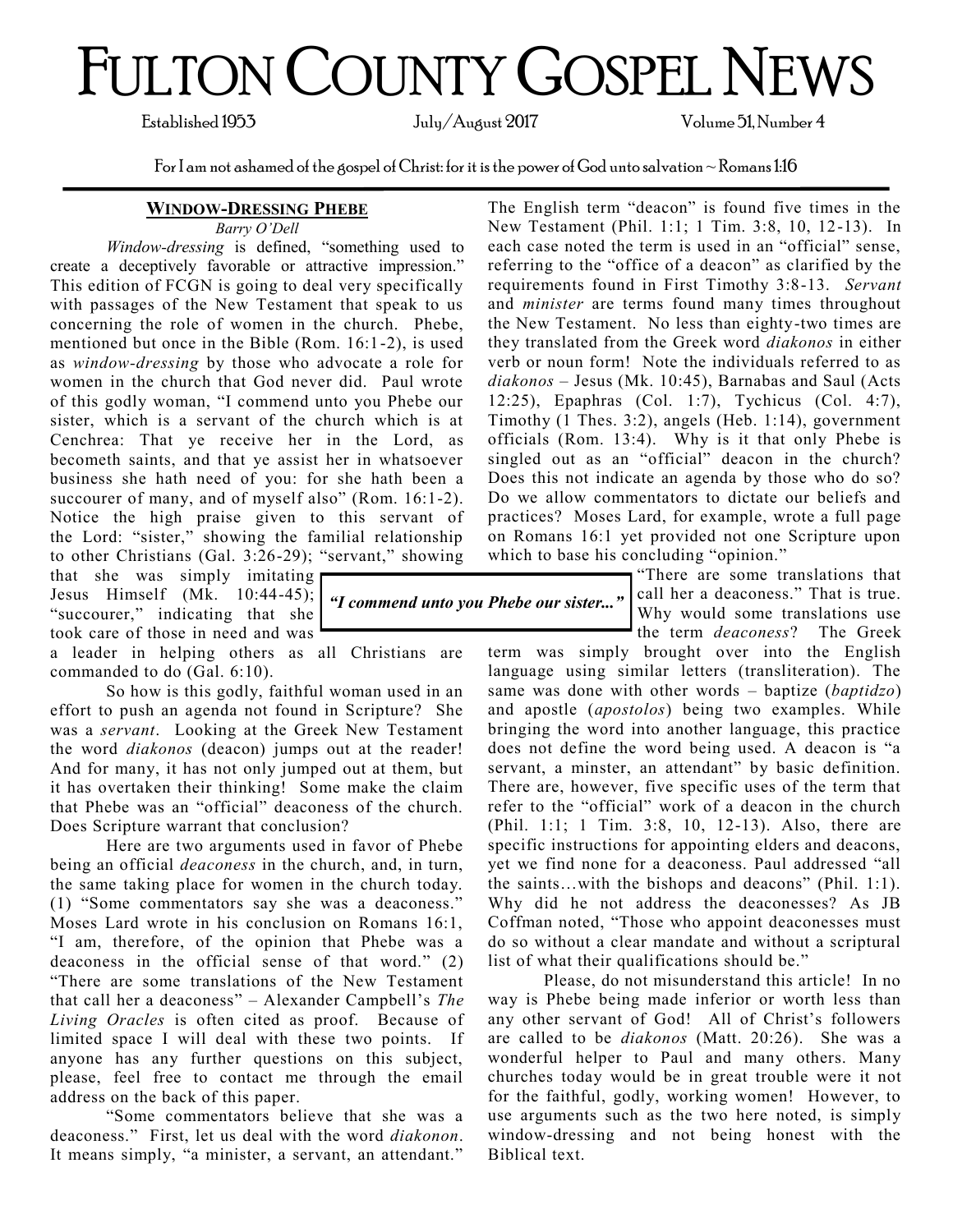#### **IF SHE LED, CAN I?** *Tony Brewer*

Perhaps one of the most heated discussions one can have in regard to the doctrine of the Bible is gender roles and leadership. What can a woman do? Some greatly limit the role of women in the church binding grievous burdens well beyond that which God has bound. On the other hand, some have loosed from the bounds of Holy Writ the restrictions placed upon women concerning their roles to such a point that we now have formerly sound institutions of higher learning "rethinking" gender roles in relation to leadership. Friends, we must rest upon the Bible.

When going to the Bible for answers concerning gender role and leadership in the Lord's church one must view everything, from Genesis to Revelation, through Paul's words to Timothy, "I will therefore that men pray everywhere, lifting up holy hands, without wrath and doubting (1 Tim. 2:8)" and "But I suffer not a woman to teach, nor to usurp authority over the man, but to be in silence (1 Tim. 2:12)." Verse eight sets the context of location - an assembling of men and women - and verse twelve gives the limitation to the role of subservience during this assembling. So, from this one passage it is

evident that a woman must not usurp the authority given to a man. There can be no other passage of Scripture which can contradict this one. Paul's words to Timothy shall be the spectacles through which we will examine some supposed accounts of women leading in the Old

Testament which are erroneously used to justify women in leadership in the Lord's church.

"Women in the Old Testament led so I can, right?" Well, yes, there accounts of women leading in the Old Testament. There are three instances that bear mentioning. The daughters of Zelophehad recorded in Numbers 26-27, Deborah recorded in Judges 4, and the account of Esther. The real question is this: Is there authority for us concerning female leadership in the Lord's church contained in these accounts?

The Daughters of Zelophehad - It is interesting that this example is cited when it comes to trying to justify a woman leading the the Lord's church. There is no real parallel. We find out that Zelophehad died leaving no heir (Num. 26:33). This is a seemly extraneous detail until we get to the next chapter. The daughters of Zelophehad, evidently, were about to be left with nothing because there was no inheritance provision for when there was no male heir. So, they pleaded their case unto Moses, Eleazar the priest, the princes, and all the congregation (Num. 27:2). This was not an issue of a woman stepping into a leadership position. These women came to the leaders in submissiveness seeking help. Moses did not usurp authority either. He brought their petition before God (Num. 27:5). Now, something interesting happened here - God amended the Law (Num. 27:7-11). To use this as an example for having women leaders in the Lord's church is to claim direct revelation from God in order to countermand easily understood Scripture from the pen of Paul. There is no authority for female leadership here.

Deborah, the Judge and Prophetess – One does not have to go any further than Deborah's admonition to Barak to see that there is no authority here for women leadership. Barak was to lead an army and, with God's help, defeat Sisera, the captain of the host of Canaan (Jud. 4:1,6). As it turns out, Barak did not want to go unless Deborah went with him (Jud. 4:8). Because of Barak's reluctance we have the admonition of Deborah, "And she said, I will surely go with thee: notwithstanding the journey that thou takest shall not be for thine honour; for the LORD shall sell Sisera into the hand of a woman. And Deborah arose, and went with Barak to Kedesh (Jud. 4:9). It seems that God used the idea of assigned gender roles to put to shame Barak. Even though the children of Israel went to Deborah to inquire of God she was not a leader (Jud. 4:5). In fact, she cites a commandment from God which may or may not have come from her in the first place (Jud. 4:6). Based on the fact that it was shameful for Barak to have Deborah

*"Is there authority for us today concerning women's leadership in the Lord's church?"*

with him in battle, and the fact that the original commandment might not have come from Deborah, we can bind nothing here covering female leadership in the Lord's church.

Esther, the Queen - Esther was not in a leadership role. In fact, she only went in to

the king at great risk and had to be convinced by Mordecai to do so (Est. 4:10-14). Also, notice how she approached her king as she is trying to save the Jews from genocide. She went before the king in a very humble and submissive manner asking for Haman and the king to come to a banquet (Est. 5:4). Again, she asks in a very humble manner while pleading for the life of her people (Est. 7:3- 4). One last time, Esther pleaded with the king with tears asking to write a law that would reverse the mischief of Haman (Est. 8:3-5). Of course, the lesson is that meekness and humility will win over arrogance and pride. The king allowed the mischief to be reversed and the day was saved because a woman did not lead nor usurp authority over a man. There is no authority here for leadership by women in the Lord's church. Esther was the picture of a godly woman. She did not lead. She submitted in more ways than one.

Advocates for female leadership in the Lord's church need to stay out of the Old Testament. All that is needed is the commandments of the Lord by the pen of Paul (1 Cor. 14:37). "But I suffer not a woman to teach, nor to usurp authority over the man, but to be in silence (1 Tim. 2:12)."

*Tony preaches for the Bay church of Christ in Bay, AR*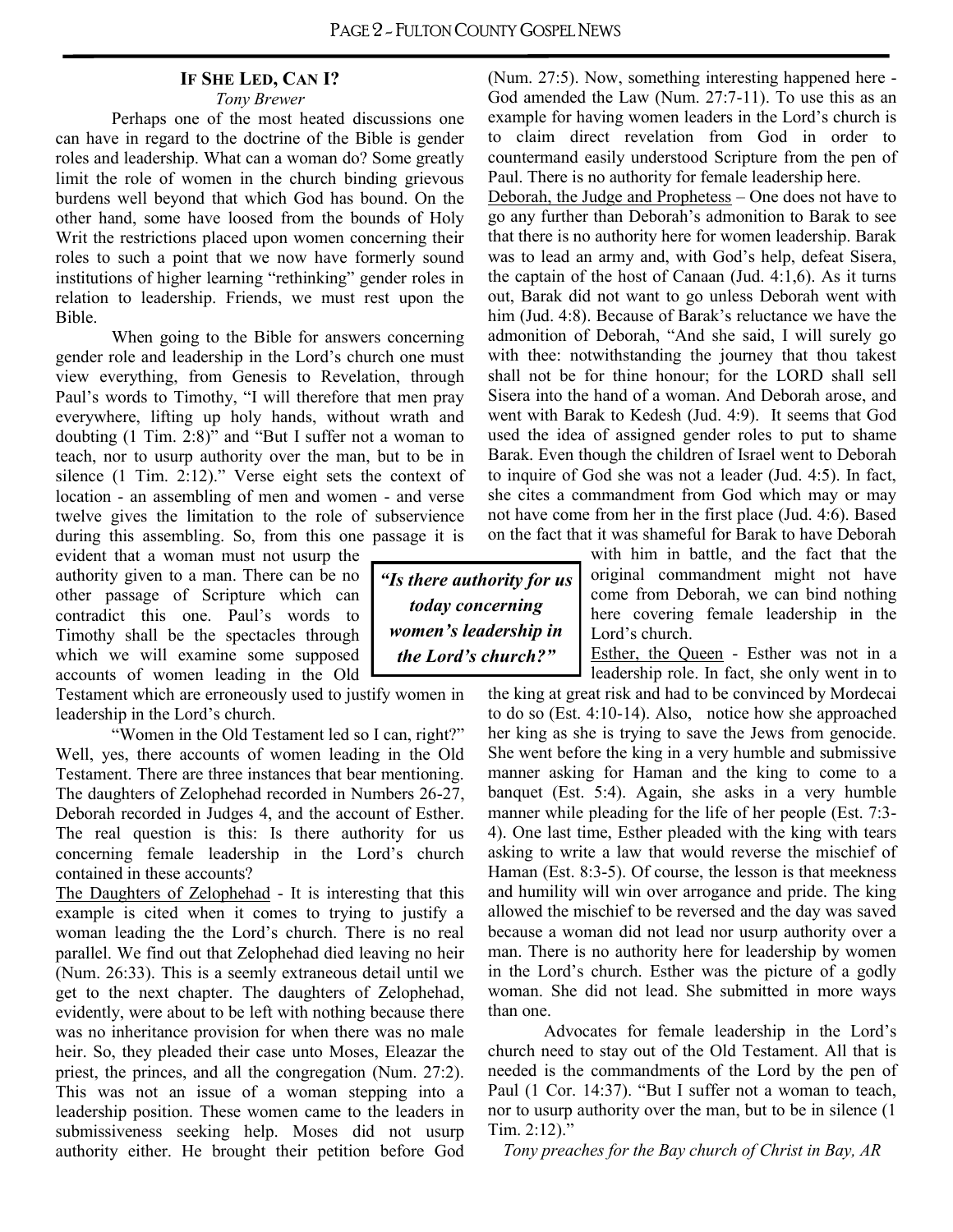#### **GENDER ROLES AND GALATIANS 3:28**

#### *Rick Lawson*

It can be difficult to stand for truth when it is unpopular. The world around us seems to be constantly drifting further away from God, and ignorance of the Bible is at an all-time high. Shall believers buckle and compromise when society does not like what God has taught in His holy Word? Shall they go-along-to-get-along with those who want things their way instead of God's way? Sadly, many have done just that. In the past few years, women have been featured as speakers on the Pepperdine lectureship (some who are not even Christians!). Also, churches of Christ in New York and Tennessee have recently taken on female "preaching interns." Only in the last few years have Christians seen women preachers delivering sermons to mixed-gender audiences. There are blogs and websites devoted to forcing the false doctrine of "gender role equality" upon churches of Christ. How have things gotten to where they are, and does Galatians 3:28 remove gender roles in the Church?

#### **"***There is neither Jew nor Greek, there is neither bond nor free, there is neither male nor female: for ye are all one in Christ Jesus.***" - Galatians 3:28**

In 1859, early feminist and Salvation Army co-founder, Catherine Booth wrote a pamphlet entitled "*Woman's Right to Preach the Gospel.*" Therein she wrote of Galatians 3:28, ". . .in the privileges, duties, and responsibilities of Christ's

Kingdom, all differences of nation, caste, and sex are abolished. . ." This interpretation is identical to many modernists who seek the dissolution of biblical roles for men and women among churches of Christ. If this were a proper interpretation, it would contradict later inspired writings of the Apostle. Most biblical scholars recognize Galatians as the earliest of Paul's inspired letters. Estimates of its date of writing range from 40-50 AD. This is understandable because the Judaizing teachers were one of the earliest threats to the Gentile churches (see Acts 15). In letters penned later, Paul would emphasize the distinct roles of men and women in the worship of the church. For instance, when women speaking out in the worship services was causing disturbance in the church at Corinth, Paul gave a clear solution: "Let your women keep silence in the churches: for it is not permitted unto them to speak; but they are commanded to be under obedience, as also saith the law. And if they will learn anything, let them ask their husbands at home: for it is a shame for women to speak in the church" (I Cor. 14:34-35). The argument might be made that this particular circumstance could not apply to modern women preachers, but no one could deny that women preaching or teaching over men is causing disturbance among the brotherhood right now! The first Corinthian letter was written years after Galatians. Did Paul contradict himself in Galatians 3 and First Corinthians 14?

Even later Paul would write, "Let the woman learn in silence with all subjection. But I suffer not a woman to teach, nor to usurp authority over the man, but to be in silence" (I Tim. 2:11-12). This was written in 56 or early 57 AD. This instruction was not written due to specific circumstances, but as a more general command. Consideration of the immediate context shows that the order of creation and the first sin is the reason for this restriction God placed upon womankind. This is important because it clearly shows that it is neither a lack of talent, nor cultural norms that keep women from preaching over men. To the contrary, godly women have always been extremely talented, critical to the success of the Church, and have provided leadership in many areas of work. Godly women, however, recognize the limits God has placed on them.

Examining the context of Galatians 3 is critical to understanding the true meaning of verse 28. False teachers were attempting to bind circumcision and other fragments of the Mosaic Law upon the Christians in the area of Galatia. God's response was to remind them that those who have faith in Christ (a working obedient faith) are justified by that faith and not the Law of Moses (v. 11). Paul also showed the connection that these Gentile believers had to

> Abraham through Christ (v.14), the Seed (v.16). The law was given by God for an important purpose, and its purpose being fulfilled, man is under it no more (vs. 24 -25). The culminating message of the

Holy Spirit is found in verses 26 and 27: "For ye are all the children of God by faith in Christ Jesus. For as many of you as have been baptized into Christ have put on Christ." What a beautiful and important thought! Then, as now, those who obey the gospel through faith and are baptized into Jesus Christ have become children of God. When Paul penned verse twenty eight, it was not to remove distinctions between men and women, any more than he removed every possible difference between Jew and Gentile, or masters and slaves. The truth he revealed is that in Christ, all are to recognize the value of every soul, and view one another as part of one great spiritual family in Christ. Similar language is found in many other passages. Please study Galatians 5:6, Romans 10:12, I Corinthians 12:13, and Colossians 3:11, just to name a few.

The proper roles for males and females in the church have been determined and described by God through His divine Word. Men are to serve as elders (I Tim. 3:1-2) and deacons (I Tim. 3:12). Preaching over men in a mixed audience is restricted to men only (I Tim. 2:12). The church can allow neither the modern attitudes of feminism, nor ungodly liberalism, to tamper with God's plan. His plan is perfect, because He is perfect. When man tampers with perfection, he only diminishes or destroys it. May God's people always respect His restrictions, glorify His name, and obey His divine plan!

*Rick preaches for the Adairsville church of Christ in Adairsville, GA*

*"...does Galatians 3:28 remove gender roles in the church?"*